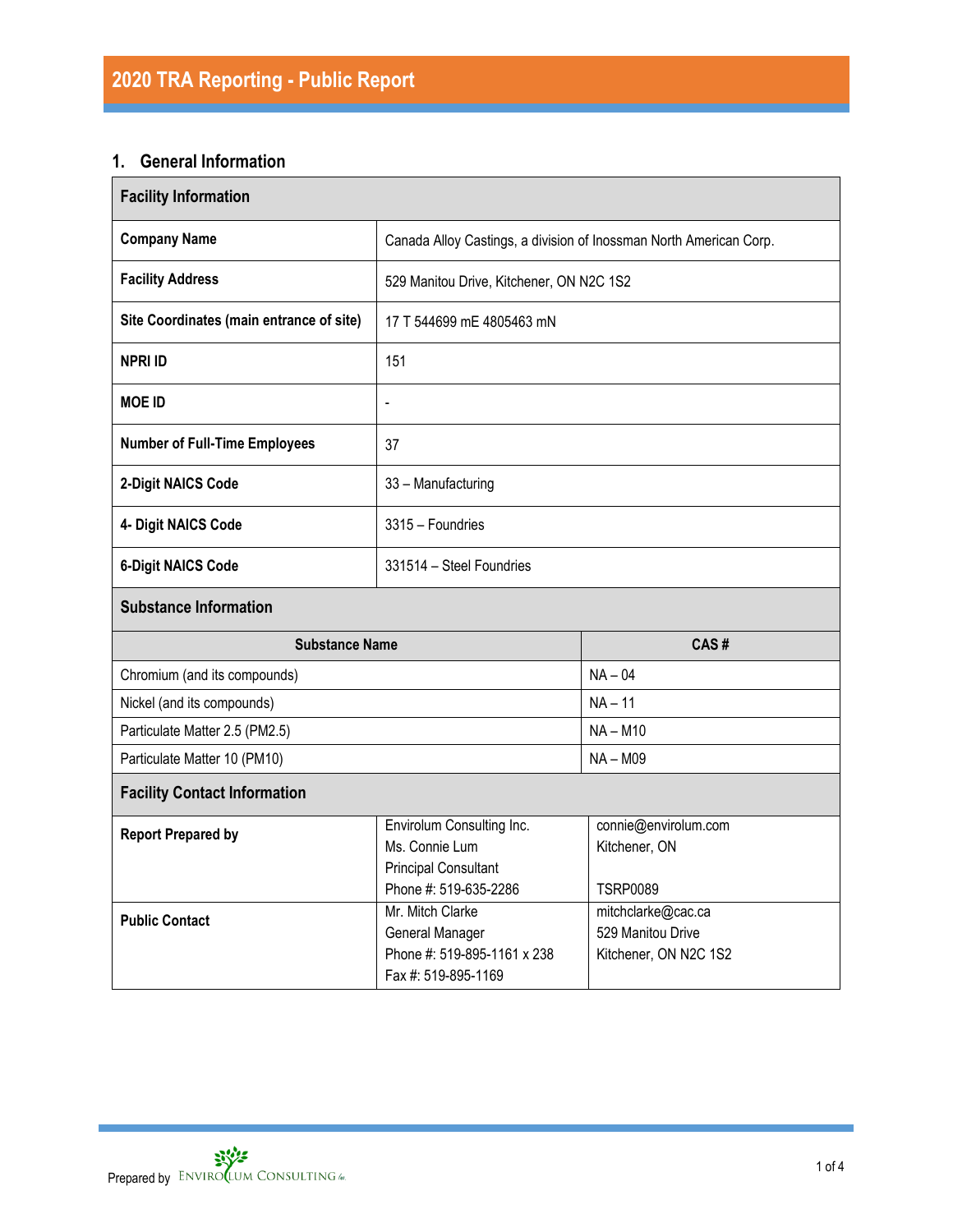# **2. Toxic Substance Accounting Summary**

Facility-wide Amounts of Toxic Substances Reported for 2020:

| <b>Substance Name</b>          | <b>Used</b> | <b>Created</b> | <b>Contained In</b><br><b>Product</b> | <b>Release</b><br>to Air | Disposed /<br><b>Recycled</b> |
|--------------------------------|-------------|----------------|---------------------------------------|--------------------------|-------------------------------|
| Chromium (and its compounds)   | 10 to 100   |                | 10 to 100                             | $0$ to 1                 | 1 to 10                       |
| Nickel (and its compounds)     | 10 to 100   |                | 1 to 10                               | $0$ to 1                 | 1 to 10                       |
| Particulate Matter 2.5 (PM2.5) |             | 0 to 1         | $-$                                   | 0 <sub>to 1</sub>        | --                            |
| Particulate Matter 10 (PM10)   |             | 0 to 1         | $- -$                                 | $0$ to 1                 | --                            |

**NOTE:** Units are expressed in tonnes, unless otherwise indicated. '-- ' indicates not applicable.

# **3. Quantification Comparison to Previous Year**

## 3.1 Chromium (and its compounds)

|                                 | Unit   | 2020      | 2019      | Change<br>(Unit)       | Change<br>(%) | <b>Rationale for Change</b> |
|---------------------------------|--------|-----------|-----------|------------------------|---------------|-----------------------------|
| Used                            | Tonnes | 10 to 100 | 10 to 100 | ↓ 10 to 100            | ↓29.1         | Decreased production/use of |
| Created                         | --     | --        |           | --                     | --            | materials.                  |
| <b>Contained In Product</b>     | Tonnes | 10 to 100 | 10 to 100 | $\downarrow$ 10 to 100 | ↓39.8         |                             |
| Release to Air                  | Tonnes | $0$ to 1  | $0$ to 1  | $\downarrow$ 0 to 1    | 46.8          | No significant change.      |
| Release to Water                | --     | --        | --        | --                     | --            |                             |
| On-site Disposal                | --     | --        |           | --                     |               |                             |
| <b>Transferred for Disposal</b> | --     | --        | --        | --                     | --            |                             |
| Transferred for<br>Recycling    | Tonnes | 1 to 10   | 1 to 10   | $\uparrow$ 0 to 1      | 13.7          |                             |

# 3.2 Nickel (and its compounds)

|                                 | Unit   | 2020                     | 2019      | Change<br>(Unit)       | Change<br>(%) | <b>Rationale for Change</b>   |
|---------------------------------|--------|--------------------------|-----------|------------------------|---------------|-------------------------------|
| Used                            | Tonnes | 10 to 100                | 10 to 100 | $\downarrow$ 10 to 100 | 447.4         | Decreased production / use of |
| Created                         | --     |                          |           |                        |               | material.                     |
| Contained In Product            | Tonnes | 1 to 10                  | 10 to 100 | ↓ 10 to 100            | $+53.8$       |                               |
| Release to Air                  | Tonnes | $0$ to 1                 | $0$ to 1  | $\downarrow$ 0 to 1    | 435.9         |                               |
| Release to Water                | --     | $\overline{\phantom{a}}$ | --        | --                     | --            |                               |
| On-site Disposal                | --     | $-$                      |           |                        | --            |                               |
| <b>Transferred for Disposal</b> | --     | --                       |           |                        |               |                               |
| Transferred for<br>Recycling    | Tonnes | 1 to 10                  | 1 to 10   | $\downarrow$ 1 to 10   | 432.2         |                               |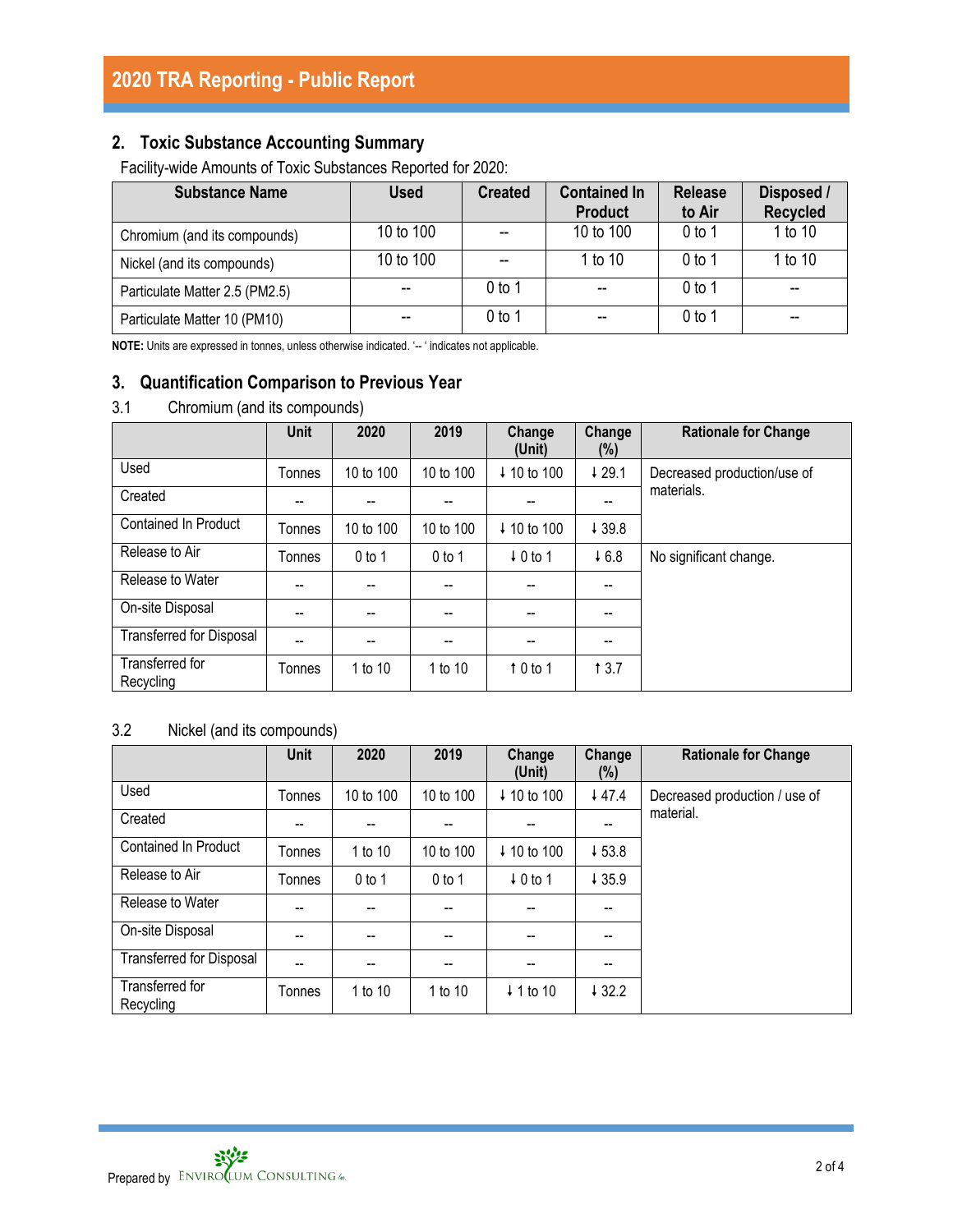# **2020 TRA Reporting - Public Report**

### 3.3 Particulate Matter (PM2.5)

|                                 | <b>Unit</b> | 2020     | 2019     | Change<br>(Unit)    | Change<br>$(\%)$                      | <b>Rationale for Change</b> |
|---------------------------------|-------------|----------|----------|---------------------|---------------------------------------|-----------------------------|
| Used                            | --          | --       | --       | $- -$               | $\overline{\phantom{a}}$              |                             |
| Created                         | Tonnes      | $0$ to 1 | $0$ to 1 | $\downarrow$ 0 to 1 | 48.7                                  | No significant change.      |
| <b>Contained In Product</b>     | --          | --       |          | $- -$               | $- -$                                 |                             |
| Release to Air                  | Tonnes      | $0$ to 1 | $0$ to 1 | $\downarrow$ 0 to 1 | 48.7                                  |                             |
| Release to Water                | $-$         | $-$      | --       | $\hspace{0.05cm}$   | $\overline{\phantom{a}}$              |                             |
| On-site Disposal                | --          | --       |          | $- -$               | $- -$                                 |                             |
| <b>Transferred for Disposal</b> | --          | --       | --       | $-$                 | $-$                                   |                             |
| Transferred for<br>Recycling    | --          | --       | --       | $- -$               | $\hspace{0.05cm}$ – $\hspace{0.05cm}$ |                             |

### 3.4 Particulate Matter (PM10)

|                                 | <b>Unit</b> | 2020                     | 2019                     | Change<br>(Unit)         | Change<br>$(\%)$                      | <b>Rationale for Change</b> |
|---------------------------------|-------------|--------------------------|--------------------------|--------------------------|---------------------------------------|-----------------------------|
| Used                            | --          | $\hspace{0.05cm} \ldots$ | $- -$                    | --                       | $\overline{\phantom{a}}$              |                             |
| Created                         | Tonnes      | $0$ to 1                 | 1 to 10                  | $\downarrow$ 0 to 1      | $\downarrow 8.7$                      | No significant change.      |
| Contained In Product            | $-$         | $-$                      | $\overline{\phantom{a}}$ | --                       | $\overline{\phantom{a}}$              |                             |
| Release to Air                  | Tonnes      | $0$ to 1                 | 1 to 10                  | $\downarrow$ 0 to 1      | 48.7                                  |                             |
| Release to Water                | --          | $- -$                    | --                       | --                       | $\hspace{0.05cm}$ – $\hspace{0.05cm}$ |                             |
| On-site Disposal                | --          | $\overline{\phantom{a}}$ | $\overline{\phantom{a}}$ | $\overline{\phantom{a}}$ | $\overline{\phantom{a}}$              |                             |
| <b>Transferred for Disposal</b> | $-$         | $- -$                    | $- -$                    | --                       | $\hspace{0.05cm}$ – $\hspace{0.05cm}$ |                             |
| Transferred for<br>Recycling    | --          |                          | --                       | --                       | --                                    |                             |

### **4. Objectives**

Canada Alloy Castings prides itself on technological innovation in order to produce high quality products in an environmentally responsible manner. This plan will determine the technical and economic feasibility of each identified option to determine which, if any, are viable for implementation at this time. As part of the continuous improvement practices at the facility, technical advances will be monitored for new opportunities for reduction.

## **5. Progress in Implementing Plan**

This section does not apply since no feasible reduction options are available for implementation at this time.

For information on on-site releases from the facility, as well as disposal and off-site recycling information please refer to National Pollutant Release Inventory's website: [http://www.ec.gc.ca/inrp-npri/.](http://www.ec.gc.ca/inrp-npri/)